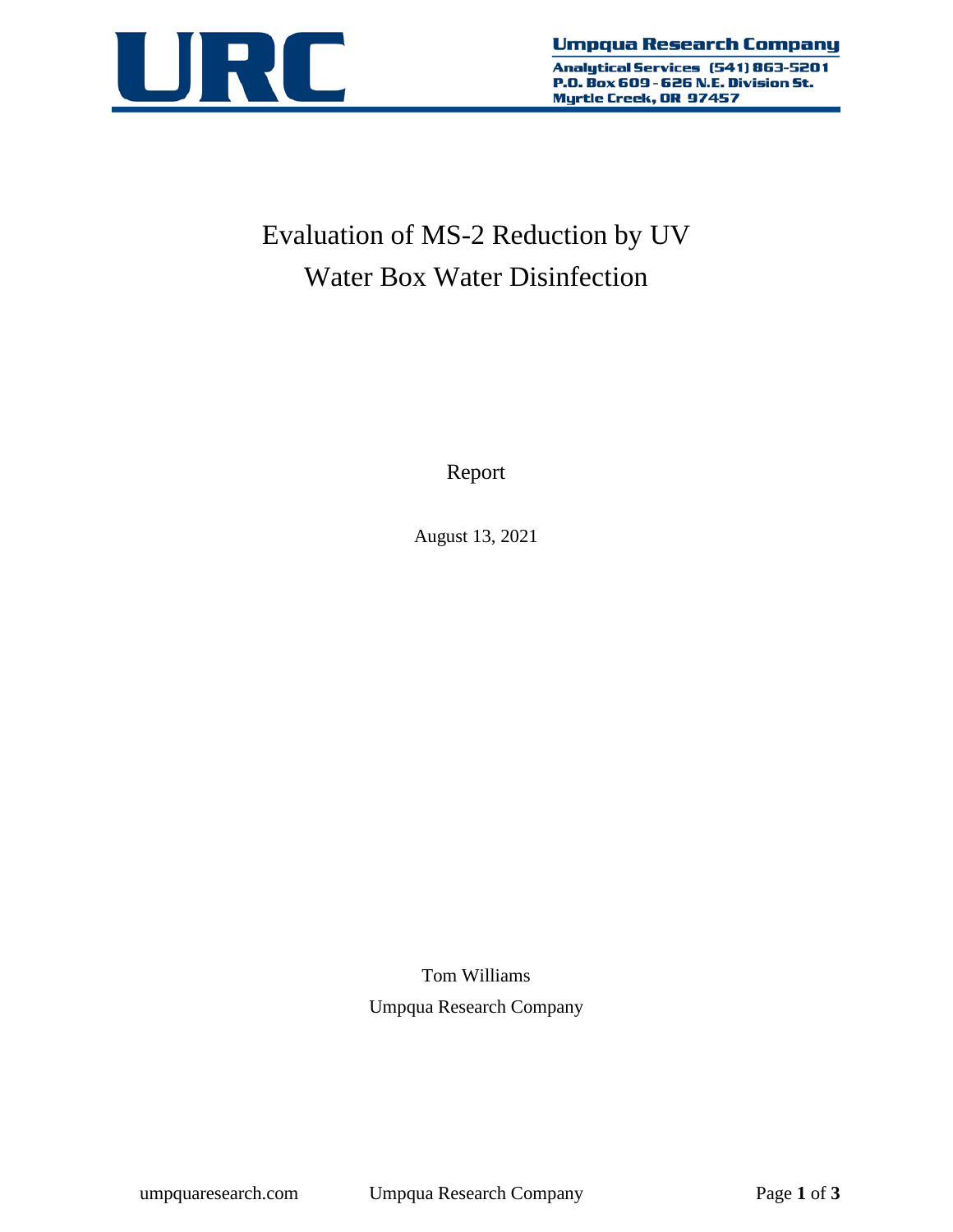

Analytical Services (541) 863-5201 P.O. Box 609 - 626 N.E. Division St. Myrtle Creek, OR 97457

# **Project Summary**

The Water Box device for disinfection of potable water by UV light was tested for anti-viral efficacy using MS-2 *Escherichia coli* (*E. coli*) bacteriophage. Performance was tested under three different conditions, no UV, 120VAC power, and hand power. Distilled water was inoculated with approximately  $1x10^7$  MS-2 viral particles and contaminated with 3 ppm 4hydroxybenzoic acid (PHBA) to reduce UV transmission. A sample of contaminated water was collected prior to each test, and in both UV tests the UV was powered for 60 seconds prior to collecting the treated samples. Samples were diluted and plated on Tryptic Soy Agar (TSA) plates with *E. coli* inoculum for MS-2 enumeration.

# **Procedures and Data**

## Challenge Water Preparation:

The initial MS-2 culture density was determined by serial dilution and plating. The viral stock, obtained from ATCC, was used to inoculate 100 mL of E. coli culture. This culture was grown for 24 hours prior to filtration to remove bacteria. Plaque counts of the filtrate determined the viral density was  $2.3x10^9$  Plaque Forming Units/mL. This culture was used to inoculate the challenge water. The test protocol specified that the challenge water was to have only 65% transmission of UV at 254 nm. A series of PHBA solutions were prepared and the UV transmission was measured to establish a target PHBA concentration. This curve indicated that 2 ppm PHBA should provide the target transmission. The actual challenge water UV 254 transmission was measured in triplicate at 65.5, 66.0, and 66.3 %.

#### Test #1:

Test one evaluated how the Water Box materials affected MS-2. The Water Box was filled with contaminated water, an influent sample was taken immediately, and then a "treated" sample was taken after 10 minutes.

#### Test #2:

Test two evaluated MS-2 disinfection when the Water Box UV light was operated with 120VAC power. The Water Box was filled with contaminated water, an influent sample was taken immediately, and then a "treated" sample was taken after running the light for 60 s.

#### Test #3:

Test three evaluated MS-2 disinfection when the Water Box UV light was operated by hand power. The Water Box was filled with contaminated water, an influent sample was taken immediately, and then a "treated" sample was taken after running the light for 60 s. The 60 s did not start until the UV light was visible through the view port with steady illumination. This took approximately 4 s.

#### Results:

Viral plate counts from the three tests are presented in Table 1. It is apparent that the UV light does reduce viral load in the samples, but not to a degree expected. Typically, a 2 log reduction in virus concentration indicates a significant reduction, and 4 log is the minimum for